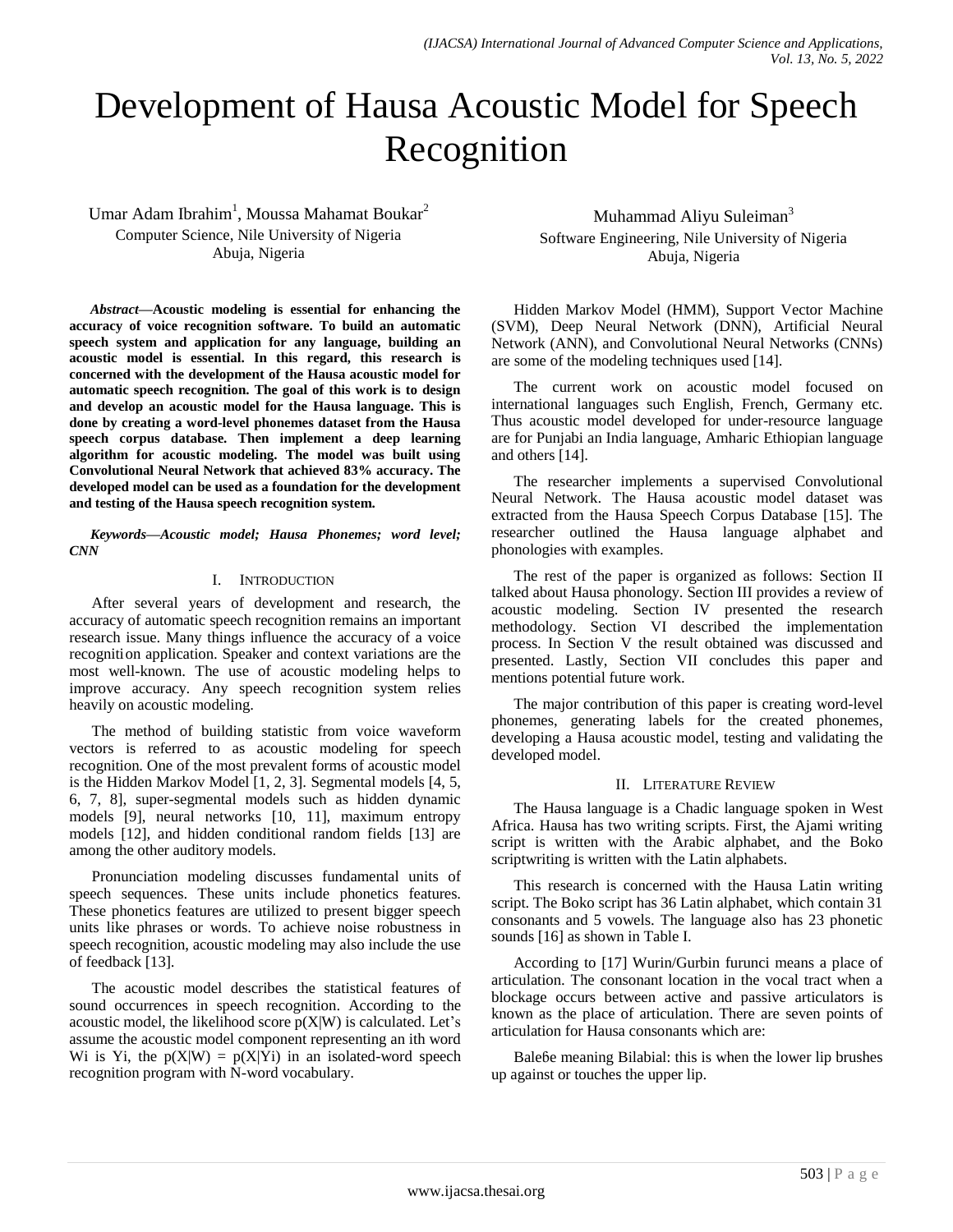Bahanƙe meaning Alveolar: when the tip of the tongue meets or touches the alveolar ridge.

Naɗe-harshe means Retroflex: when the tip of the tongue makes contact with the back of the alveolar ridge.

Ɗan Bayan Hanka meaning Post-alveolar: when the blade of the tongue comes close to or contacts the back of the alveolar ridge.

Baganɗe meaning Palatal

Bahanɗe meaning Velar: is when the back of the tongue rubs on the velum or soft palate.

TABLE I. HAUSA ALPHABETS

| A          | B            | B            | $\mathcal{C}$ | D         | D             |
|------------|--------------|--------------|---------------|-----------|---------------|
| E          | $\mathbf{F}$ | Fy           | G             | Gw        | Gy            |
| Η          | I            | J            | K             | K         | <b>Kw</b>     |
| Ky         | <b>Kw</b>    | Кy           | L             | M         | N             |
| $\Omega$   | R            | S            | Sh            | T         | <b>Ts</b>     |
| U          | W            | Y            | Y'            | Z         | $\pmb{\zeta}$ |
| Consonants |              |              |               |           |               |
| B          | B            | $\mathsf{C}$ | D             | D         | $\mathbf{F}$  |
| Fy         | G            | Gw           | Gy            | Η         | J             |
| K          | K            | <b>Kw</b>    | <b>Ky</b>     | <b>Kw</b> | Кy            |
| L          | M            | N            | $\mathbb{R}$  | S         | Sh            |
| T          | <b>Ts</b>    |              |               |           |               |
| Vowels     |              |              |               |           |               |
| А          | E            | I            | O             | U         |               |

TABLE II. HAUSA PHONOLOGY

| s/n                     | Phonology                        | Phonetic              | Sample Word |
|-------------------------|----------------------------------|-----------------------|-------------|
| 1                       | $Balebe = >$                     | /b/                   | "baka"      |
|                         |                                  | /6/                   | "barawo"    |
|                         | <b>Bilabial</b>                  | /m/                   | "malam"     |
|                         |                                  | $/\phi/$              | "fata"      |
|                         |                                  | /d/                   | "dankali"   |
|                         |                                  | /n/                   | "talata"    |
|                         | Bahanke                          | /r/                   | "nama"      |
| $\overline{c}$          | $\Rightarrow$                    | z                     | "bara"      |
|                         | Alveolar                         | /s/                   | "zakka"     |
|                         |                                  | $\frac{\pi}{2}$       | "lada"      |
|                         |                                  | /ts/                  | "tsawa"     |
| 3<br>Retroflex          | Nade-harshe $\Rightarrow$        | $\sqrt{\mathfrak{r}}$ | "ruwa"      |
|                         |                                  | /d                    | "daki"      |
| $\overline{4}$          |                                  | ∕∫/                   | "shara"     |
| $=\text{Post-Alveolar}$ | Dan Bayan Hanka                  | /dy/                  | "jarida"    |
|                         |                                  | /ţſ                   | "canji"     |
| 5                       | Bagande<br>$=\frac{}{}$ -Palatal | $\mathbf{j}/$         | "yara"      |
| 6                       |                                  | /g/                   | "gado"      |
|                         | Bahande<br>$=\gt{V}$ elar        | /k/                   | "kaza"      |
|                         |                                  | /K/                   | "ƙasa"      |
|                         |                                  | /w/                   | "wasa"      |
|                         | Hamza                            | /h/                   | "hannu",    |
| 7                       | $\Rightarrow$<br>Glottal         | $/$ '                 | "sa'a"      |

Hamza means Glottal: this refers to the closure or constriction of the glottis. Table II shows Hausa phonology, phonetic and sample word according to [17].

Acoustic Modeling (AM) is the first and crucial step in developing a speech recognition platform. The acoustic model generates a link between linguistic and acoustic units. Most of the computations performed in acoustic modeling are because statistical representation and feature extraction affect speech recognition development.

The extracted features are distributed based on a particular sound. This acoustic modeling is done to build a link between the structure of the linguistic model unit and the extracted features.

Different feature extraction methods, like voice production mechanism, and human perception were reported in [18, 19].

The selection of classification algorithms is also a crucial phase in the development of an acoustic model. Many studies on acoustic modeling using various classification algorithms have been published [20]. HMM, ANNs, DNNs, and Sequence to sequence acoustic modeling are some of the classification approaches used by researchers.

AM is associated with a variety of concepts. It necessitates knowledge of acoustic phonetics, microphone, and environment variability issues, gender variations, and dialectal variances. Furthermore, thorough training is required to determine the link between language units and auditory observation [21]. AM is also linked to pronunciation modeling, as well as speaker, environment, and context variability and modeling [22].

#### III. METHODOLOGY

A generalized acoustic modeling system includes raw data collection, preprocessing, feature extraction, and acoustic modeling. Fig. 1 illustrated the researchers' acoustic modeling. The pipeline is divided into two components word-level phonology segmentation and word-level phonology labeling. The preprocessing block consists of word-level segmentation and word-level phonology labeling. Furthermore, feature extraction was implemented as the second block in the pipeline. The second block comprises phonemes and labels matched together for modeling purpose. The output of the feature extraction block was fed into the training block for acoustic modeling of the phonology utterances. Finally, a word-level Phonemes based acoustic model was implemented for this research. The word-level acoustic dataset was extracted from the Hausa Speech Corpus database [15].



Fig. 1. Hausa Acoustic Model Pipeline.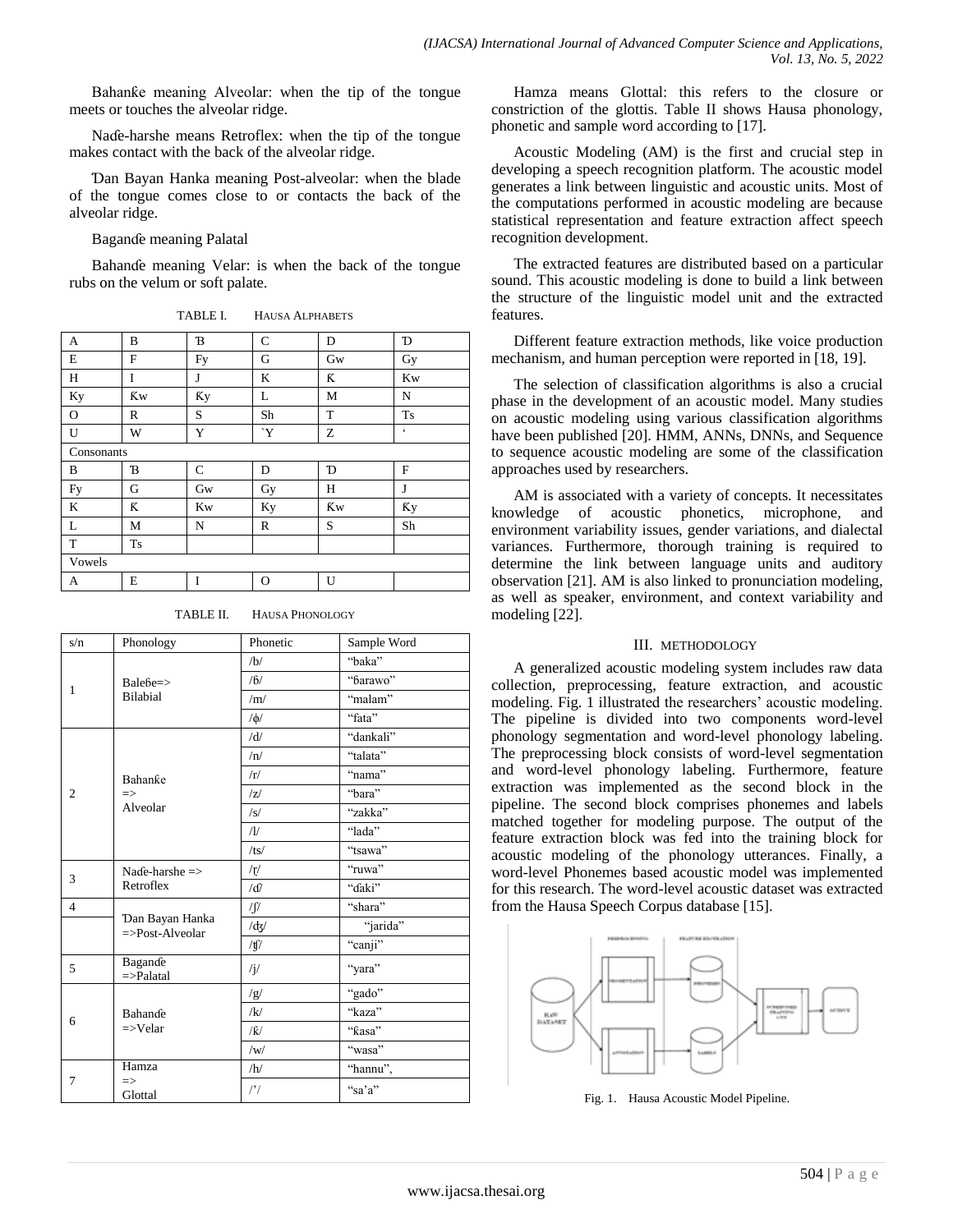### *A. Data Distribution*

Five thousand word-level phonemes were extracted from the Hausa Speech Corpus database [15]. Male and female speakers read these words. Table III shows the number of words per literature and the gender of the reader.

TABLE III. DISTRIBUTION OF WORD-LEVEL PHONE AND READER GENDER

| S/N            | Literature         | Words | Gender |
|----------------|--------------------|-------|--------|
| 1              | Gani Gareka        | 500   | Female |
| 2              | Iliya dan Maikarfi | 700   | Female |
| 3              | Iki Magayi         | 700   | Male   |
| $\overline{4}$ | Wani Gari          | 500   | Male   |
| 5              | Komai Nisa Dare    | 500   | Male   |
| 6              | Koya Da kanka      | 700   | Female |
| $\overline{7}$ | Magana Jarice      | 700   | Male   |
| 8              | Shehu Umar         | 700   | Male   |
| Total          |                    | 5000  |        |

The final audio dataset consists of Five thousand phonetically compact word-level phonemes. The phonetically compact words were divided into training, testing, and validation set. The dataset distribution is shown in Table IV.

TABLE IV. SPEECH DATASET

| S/N | Division   | Percentage | words |
|-----|------------|------------|-------|
|     | Training   | 70%        | 3500  |
|     | Testing    | 20%        | 1000  |
|     | Validation | 10%        | 500   |

#### *B. Model*

Various categorization techniques have been created for audio modeling. HMM, and ANNs are, however, the most extensively utilized algorithms [16]. This work was implemented using deep learning acoustic modeling algorithm. The researchers developed the Hausa acoustic word-level models by implementing a Convolutional neural network (CNN).

#### IV. IMPLEMENTATION

#### *A. Hardware and Software*

The system was built on top of Google Collaborator (Colab) with the following hardware spec:

- CPU: Intel(R)  $Xeon(R)$  @ 2.30GHz.
- Disk: Size 79GB, Used-40GB, Available-39GB.
- Memory:Total:~13GB, Free:~10GB, Available:~12GB.

For the software requirement, all necessary modules and dependencies were installed and imported into Colab. Such as OS, Pathlib, MAtplotlib, Numpy, Seaborn, Tensorflow, Keras, and Ipython display. The audio dataset is stored in eight different folders corresponding to each literature named: gani, iliya, jiki, wani, koya, and shehu. The audio clips were extracted and shuffle into a list. The dataset were divided into training, test, and validation set as 70:20:10 ratios, respectively.

#### *B. Preprocessing*

The dataset was processed at this phase by creating decoded tensors for the waveforms and labels. Each wav file contains time-series data that is sampled at a specific rate. The amplitude of the audio signal at any given time is represented by each sample. The researchers' WAV acoustic dataset files had amplitude values ranging from  $-32,768$  to 32,767. A 16-bit system was employed. This dataset has a sample rate of 16 kHz.

The shape of the tensor returned by "ft.audio.decode wav" is the [sample, channels]. The Hausa acoustic dataset contains mono recordings.

Three functions are defined: the first transform the dataset's WAV audio files into tensors. The second is the method that generates labels for each file based on its parent directories. Finally, there is the "get waveform and label" auxiliary function, which ties everything together.

The audio filename is the input and the output is a tuple with audio and label tensors, ready for supervised learning. The audio waveforms were plotted as shown in Fig. 2.

#### *C. Waveforms to Spectrogram*

The time domain is used to depict the waveforms in the collection. The waveforms are then converted to spectrograms. The converted spectrogram reveals the frequency variations over time which can be depicted as 2D images. Further, the Short-Time Fourier Transform (STFT) is used to convert from time-domain signals to time-frequency-domain signals. The spectrogram images are then fed into the neural network, which is used to train the model.

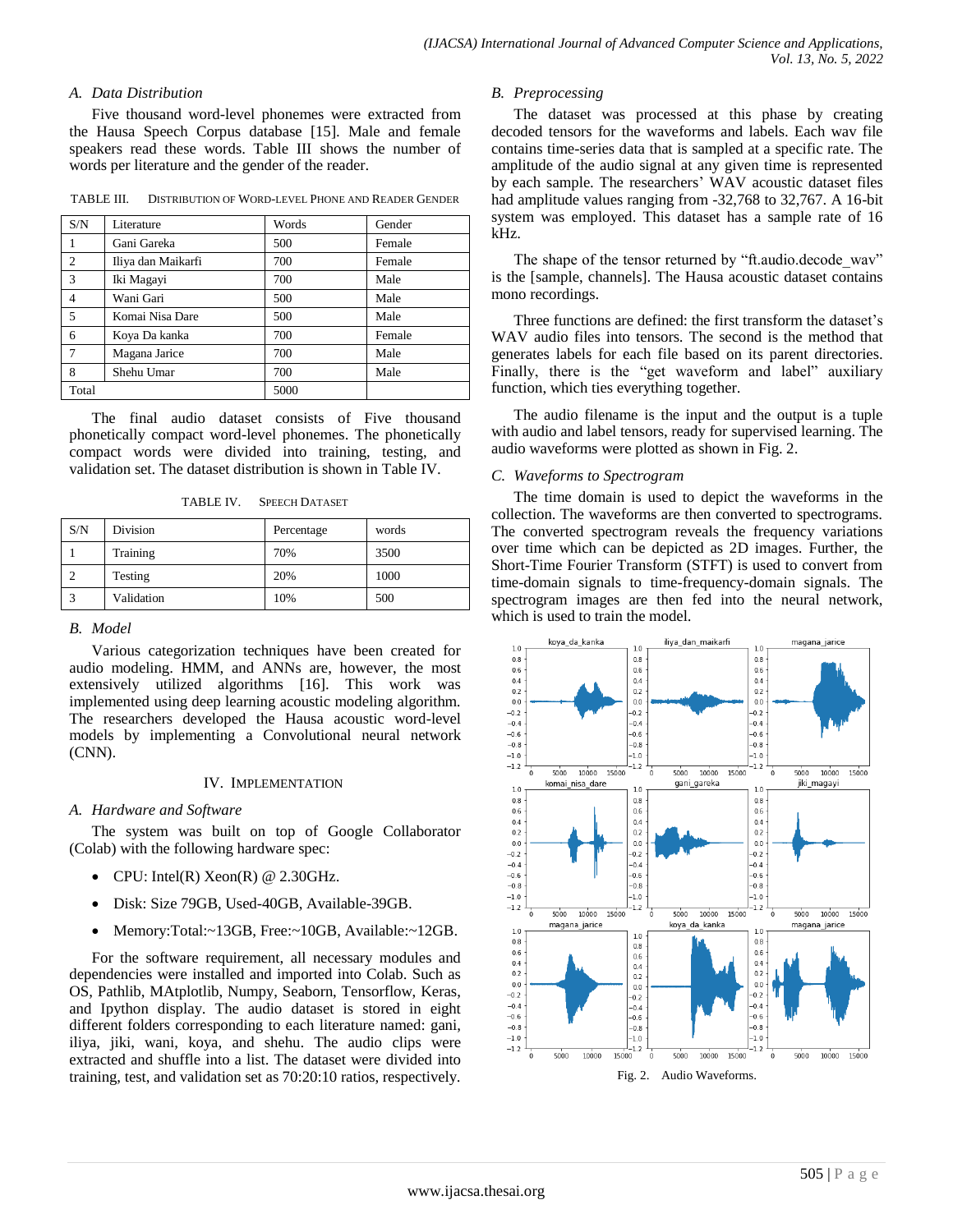Furthermore, a function for converting waveforms to spectrograms was created. The waveforms must be the same length for the spectrograms to have equal dimensions when converted. This can be accomplished y simple zero-padding audio snippets that are less than one second in length using (ft.zeros). In addition, a frame length and frame step options for tf.signal.stft are selected so that the resulting spectrogram "image" is almost square. The STFT generates a complex number of the array that represents magnitude and phase. In this situation, the researcher utilized the magnitude, which can be achieved by running ft.abs on the tf.signal.stft result.

Next, the data was explored by printing the shape of one sample tensorized waveform and the corresponding spectrogram. A function was defined to display a spectrogram. Lastly, sample audio was plotted displaying waveform over time and the corresponding spectrogram (frequencies over time) as shown in Fig. 3.



Fig. 3. Waveform and Spectrogram.

A function was then defined to transform the waveform dataset into spectrograms and their corresponding labels as integers. Map function was implemented across the dataset elements. Finally, the spectrograms for different samples of the dataset were examined as shown in Fig. 4.



Fig. 4. Samples of Spectrogram.

#### *D. Training the Model*

Preprocessing was done on the dataset. Batch training and validation sets were implemented for the model training. Dataset.cache and Dataset.prefetch operations were performed to reduce read latency while training the model.

Since the audio files have transformed into spectrogram images. For modeling a simple Convolution Neural Network was implemented. Keras preprocessing layers were also implemented such as resizing layers to down sample the input to enable the model to train faster. A normalization layer was implemented to normalize each pixel in the image based on its means and standard deviation. The Keras model was configured with Adam optimizer and the cross-entropy loss. The model was trained on 10 epochs for demonstration purposes. The model summary is shown in Fig. 5.

Input shape: (124, 129, 1)<br>Model: "sequential"

| Laver (type)<br>-------                                                                        | Output Shape<br>-------- | Param # |
|------------------------------------------------------------------------------------------------|--------------------------|---------|
| resizing (Resizing)                                                                            | (None, 32, 32, 1)        | ø       |
| normalization (Normalizatio (None, 32, 32, 1)<br>n)                                            |                          | 3       |
| conv2d (Conv2D)                                                                                | (None, 30, 30, 32)       | 320     |
| conv2d 1 (Conv2D)                                                                              | (None, 28, 28, 64)       | 18496   |
| max pooling2d (MaxPooling2D (None, 14, 14, 64)<br>)                                            |                          | a       |
| dropout (Dropout)                                                                              | (None, 14, 14, 64)       | A       |
| flatten (Flatten)                                                                              | (None, 12544)            | A       |
| dense (Dense)                                                                                  | (None, 128)              | 1605760 |
| dropout 1 (Dropout)                                                                            | (None, 128)              | ø       |
| dense 1 (Dense)                                                                                | (None, 8)                | 1032    |
| ---------<br>Total params: 1,625,611<br>Trainable params: 1,625,608<br>Non-trainable params: 3 |                          |         |



For better analysis, the data was run on several epochs. However, 50 epochs gave better accuracy. The output of the model is shown in Fig. 7.

| Epoch 1/50              |                                                                                                                                       |
|-------------------------|---------------------------------------------------------------------------------------------------------------------------------------|
|                         |                                                                                                                                       |
| Epoch 2/50              |                                                                                                                                       |
|                         | 55/55 [------------------------------] - 115 194ms/step - loss: 0.2169 - accuracy: 0.9231 - val loss: 0.5897 - val accuracy: 0.8280   |
| Epoch 3/50              |                                                                                                                                       |
|                         |                                                                                                                                       |
| Epoch 4/50              |                                                                                                                                       |
|                         | 55/55 [--------------------------------] - 11s 195ms/step - loss: 0.1959 - accuracy: 0.9337 - val loss: 0.6023 - val accuracy: 0.8300 |
| Epoch 5/50              |                                                                                                                                       |
|                         |                                                                                                                                       |
| Epoch 5: early stopping |                                                                                                                                       |

Fig. 6. Model Output.

## V. RESULT

After running the model with 50 epochs, the summary and output of the model as shown in Fig. 5 and 6. Finally, the training and validation loss curves were plotted to see how the model progressed over time as shown in Fig. 7.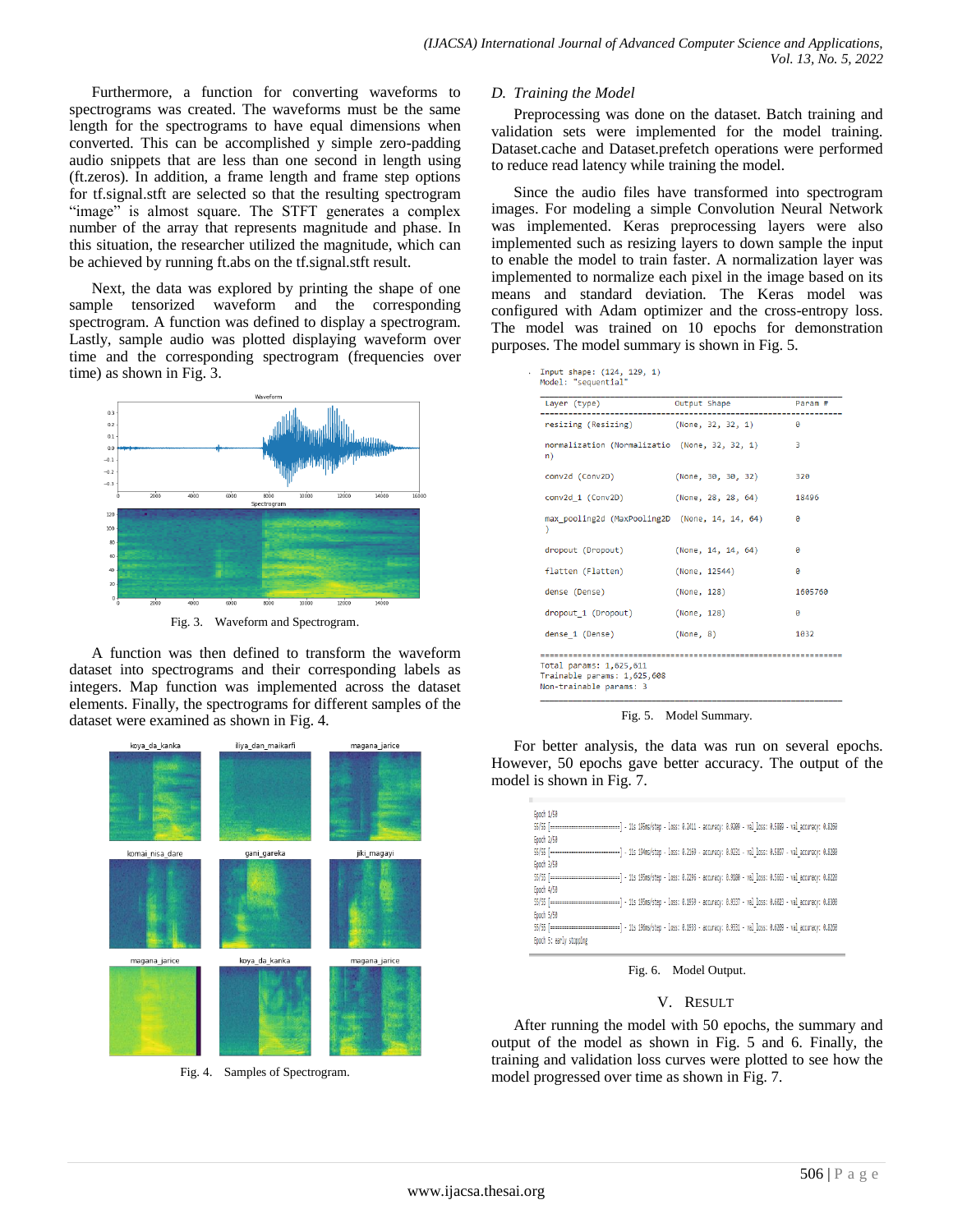

Fig. 7. Train-validation Loss Curves.

To evaluate the model"s performance, the model was run on the test set. The accuracy of the test was 83%.

To see how successfully the model classified each auditory word in the test set, a confusion matrix was plotted as displayed in Fig. 8.



Fig. 8. Confusion Matrix.

#### VI. CONCLUSION

This article started with an introduction to the acoustic model. Stated the previous and current techniques used for the development of an acoustic model for speech recognition and then introduces Hausa phonology, its examples, and alphabets. The researchers created word-level phonemes from the Hausa Speech Corpus database.

With the rise of deep learning algorithms for acoustic model development, the researchers implemented CNN base acoustic model development for the Hausa language. Hausa is a low-resourced and under-resource language. The goal is to create an acoustic model for the Hausa language.

The created model can be used for the development of Hausa speech recognition system. The outputs suggest that the model recognizes Hausa phonetic with 83% accuracy. The researchers' future work is to develop a language model for the Hausa language. The acoustic model and language model would be linked to developing an automatic speech recognition system for the Hausa language.

#### **REFERENCES**

- [1] L. Baum, "An inequality and associated maximization technique occurring in statistical estimation for probabilistis functions of Markov process," Inequality III, 1972, pp. 1–8.
- [2] J. Baker, "Stochastic modelling for automatic speech recognition in D.R Reddy," In D.R Redddy, (ed), Speech Recognition, Academic Press, New Yok, 1975.
- [3] F. Jelinek, "A fast sequential decoding algorithm using a stack," in IBM journal of Research and Development, vol. 13, pp. 675–685, 1969.
- [4] A. Poritz, "Hidden Markov Models: A guided tour," in Proceedings of the Internatonal conference on acoustic, Speech and Signal processing, Vol. 1, pp. 1-4 1998.
- [5] L. Deng, "A stochastic model of speech incorporating hierarchical nostationary," IEEE Transaction on speech and audio processing, Vol. 1(4), pp.417-475, 1993.
- [6] L. Deng, M. Aksamanovic, X. Sun, and C. Wu, "Speech recognition using hidden markov models with polynimial regression function as nostationary states," IEEE Transaction on speech and audio processing, vol. 2, pp. 507–520, 2004.
- [7] M. Ostendorf, V. Digalaskis, and J. Rohlicek, "From HMMs to segment models: A unified view of stochastic modelling for speech recognition," IEEE Transaction on speech and audio processing, vol. 4, pp. 360–378, 1996.
- [8] J. Glass, "A probabilistic framework for segment-based speech recognition," in M. Russell and J. Bilmes(eds), New computational paradigms for acoustic modelling in speech recognition computer, speech and language (special issue), 17(2-3), pp. 137–155, 2003.
- [9] L. Deng, D. Yu, and A. Acero, "Structured speech modelling," IEEE Transaction on speech and audio processing, (special issue on rich transcriptin), vol. 14(5), pp. 1492–1504, 2006.
- [10] R. Lippma, "An introduction to computing with neural nets," IEEE ASSP Magazine, 4(2), pp. 4–22, 1987.
- [11] N. Morgan, et. al, "Pushing the envelop-aside," IEEE signal processing magazine, pp. 81–88, 2005.
- [12] Y. Goa, and J. Kuo, "Maximum entropy direct models for speech recognition," IEEE Transaction on speech and audio processing, vol. 14(3), pp. 873–881, 2006.
- [13] A. Gunawardana, and W. Bryne, "Discriminative speaker adaptation with conditional maximum likelihood linear regression," in proceedings of the EUROSPEECH, aalborg, Denmark, 2001.
- [14] S. Bhatt, A. Jain, and A. Dev, "Acostic modelling in speech recognition: A system review," Internation Journal of Advance computer science and applications, vol. 11, No. 4, 2020.
- [15] U.A. Ibrahim, M.M. Boukar, and M.A Suleiman, "Development of Hausa dataset a baseline for speech recognition," Dat in brief, 40, 2022.
- [16] https://wisc.pb.unizin.org, "Hausa Alphabet" [online]. Available:https:// wisc.pb.unizin.org/lctlresources/chapter/hausa-alphabet [Accessed: 20- Nov-2021].
- [17] www.amsoshi.com, "Phonology 1(Wurin/Gurbin Furuci(Place of Articulation))" [online]. Available: https://www.amsoshi.com/2020/02/ alh-203-hausa-phonology-1-wuringurbin.html. [Accessed: 20-Nov-2021].
- [18] A. Dempster, N. Laird, and D. Rubin, "Maximum likelihood from incomplete data via the EM algorithm," Journal of the Royal Statistical Society, vol 39(1), pp. 1-21, 1977.
- [19] H. Hermansky, "Perceptual linear predictive (PLP) Analysis of speech," J. Acoust. Soc. Am., vol. 87, no. 4, pp. 1738-1752, 1990, doi:10.1121/1.39923.
- [20] S. Bhatt, A. Dev, and A. Jain, "Confusion analysis in phoneme based speech recognition in Hindi," J. Ambient Intell. Humaniz. Comput., no. 0123456789, 202, doi: 10.1007/s12652-020-01703-x.